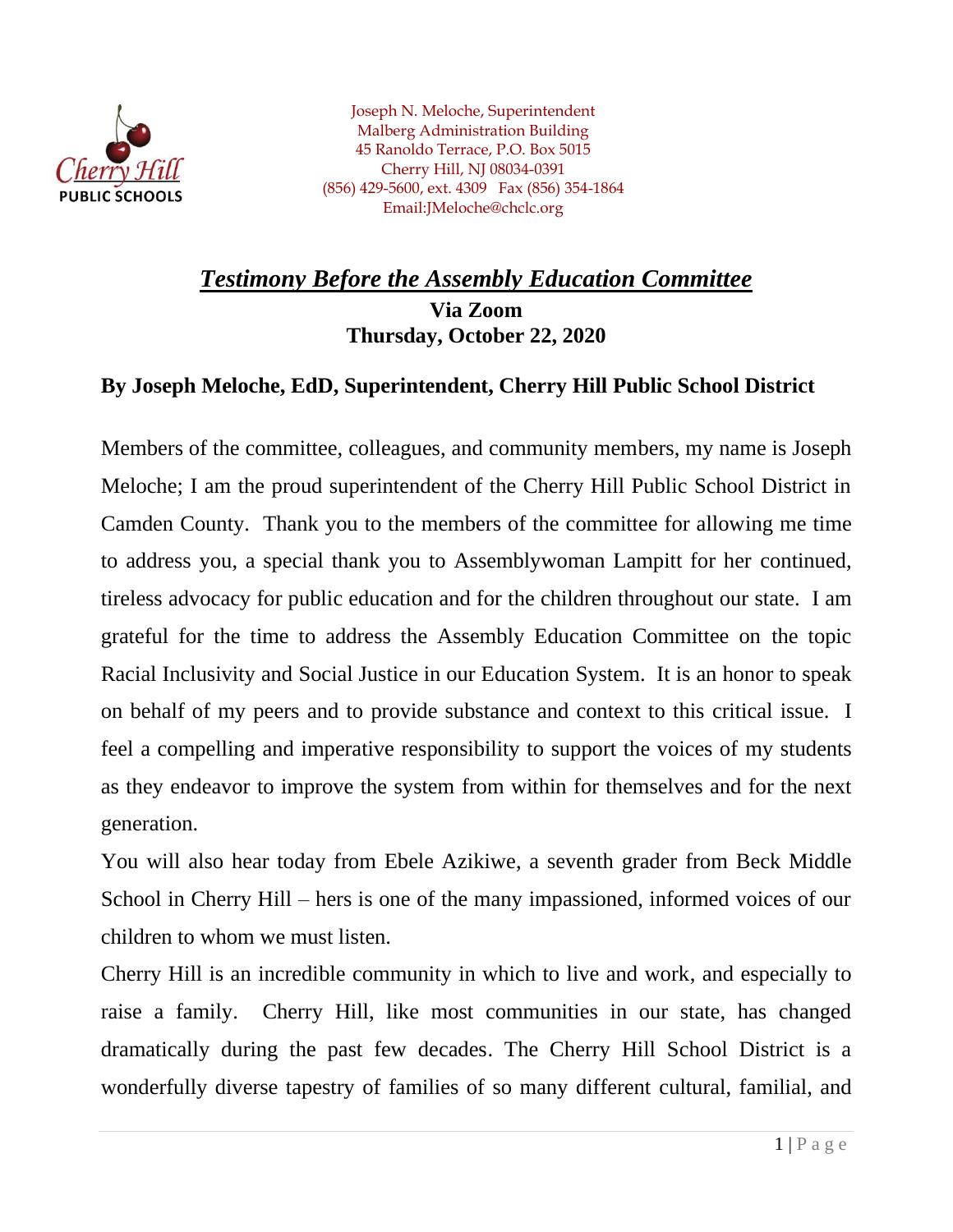religious backgrounds and economic means. Among our 11,000 children, more than 70 languages are spoken at home and more than 2,500 children are bilingual. The children we educate have varied backgrounds, come from diverse homes and carry a rich understanding of the world through the lens of previous generations. These children need to see themselves reflected in our written and expressed curricula, in our choice of primary and ancillary materials, and in the faces of the instructors in our classrooms and the administrators in our schools. Perhaps the most primary of all absolutes in this profession is that we must meet the needs of all our students, in order to prepare them to thrive in an everchanging and diversified world. For far too long, racial inclusivity and social justice have been an academic ideal that has been studied and espoused but rarely sought and achieved. In Cherry Hill, our district and our community have committed to  $act - now - not$  just planning for the future but truly acting in deed, not just in word, to make systemic and institutional change.

During the past eight months as life was put on hold in the midst of the pandemic, our nation experienced unconscionable tragedies as we bore witness to the senseless and needless killing of black Americans including Ahmaud Arbery, Breonna Taylor, Rayshard Brooks and George Floyd, whose brutal death was broadcasted and replayed, leaving an indelible imprint on our collective being. The shock and the atrocity these deaths, galvanized the resolve for us to come together to make real change – to address this virus of racism, this plague that has infected our country for more than 400 years since 1619. Today, and every day forward, we must and will stand up and declare, in our words and our actions, that Black Lives Matter. While we meet the state mandated requirements for content and curricula, we must and will do more. The history that we teach to our students, across the grade level continuum must be an authentic reflection of our history, Black history is our history, and we must and will do more.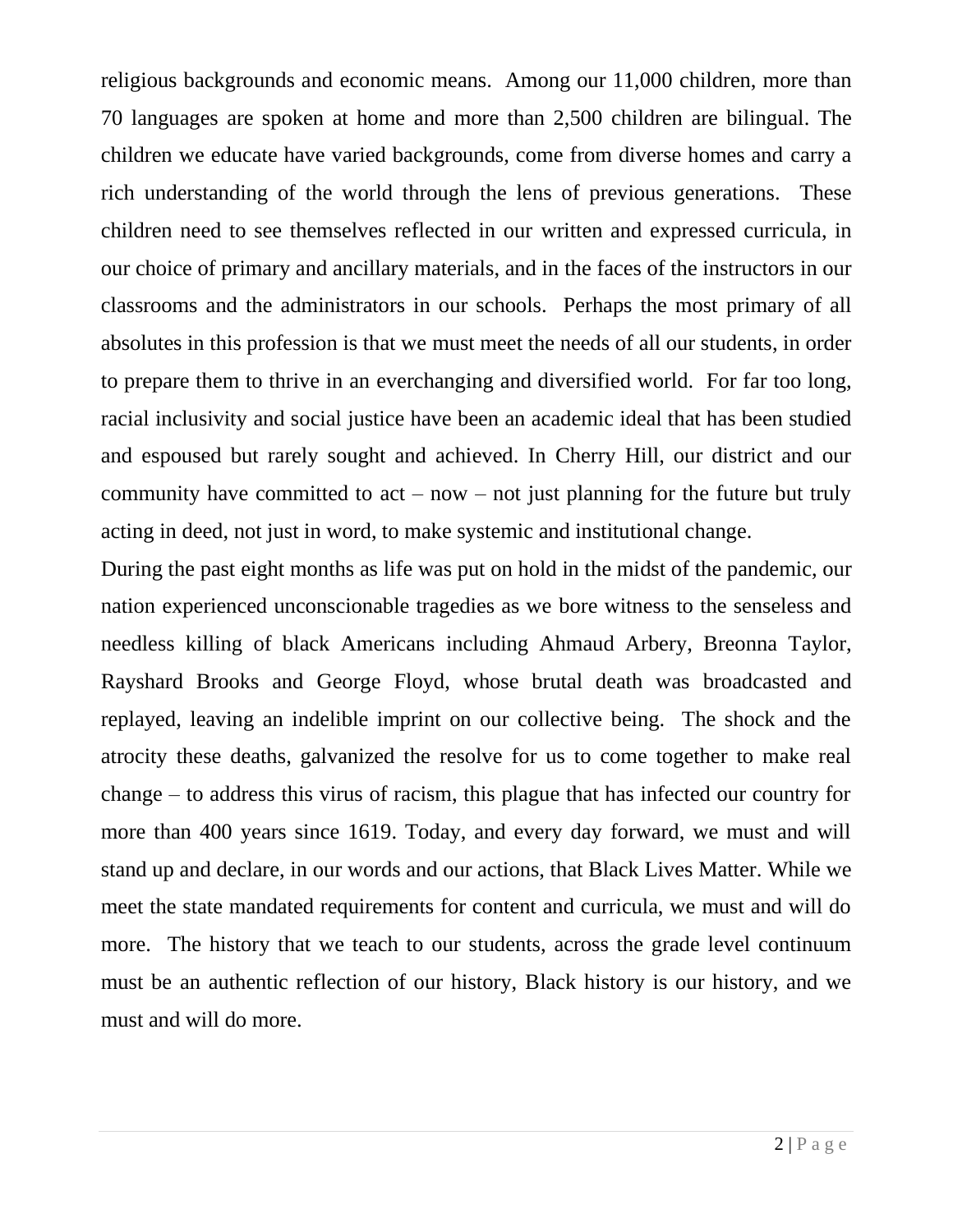This summer, as a school district, we seated a Social Justice Curriculum Committee, to go beyond the framework of New Jersey's Amistad curricula, with expanded requirements for teachers and students, and we must and will continue to do more. This committee is currently focused on the development and implementation of African American History and Social Justice courses, that the district envisions as graduation requirements. Our school district has been recognized as a National District of Character, seventeen of our schools have been recognized as National Schools of Character, and we must and will do more. Cherry Hill has a wellestablished Cultural Proficiency, Equity, and Character Education Committee, made up of staff members, students, parents, and community members who have come together to develop and implement a five year plan, focusing on eight goals and action plans to advance and achieve each goal. We have seen great success and progress, but it is not enough to admire what we have accomplished in the past while there is still so much that must be done, and we must and will do more. Cherry Hill needs to be recognized as a district and a community that is anti-racist, where people are overt and direct in addressing racist language and racist behavior, where microaggressions and macroaggressions simply are not welcome or permitted, and we must and will do more.

I trust that you will all reflect on the words you hear today, and join in the solidarity that we must demonstrate to act swiftly and decisively to ensure that all the children of our state are seen and heard in the instructional practices and materials that are shared in the classroom. This must remain part of the foundation of who we are as an educational community, as school districts, and we must and will do more. I am counting on our students to continue to be leaders, to use their voices, to embrace their strength to make changes to be a part of the solution – making Cherry Hill better, seizing this opportunity to learn, and to educate beyond what has been accepted for decades. Honoring, reflecting, and including African Americans, Hispanic and Latinx, Asian, and indigenous peoples must be of primary focus. The